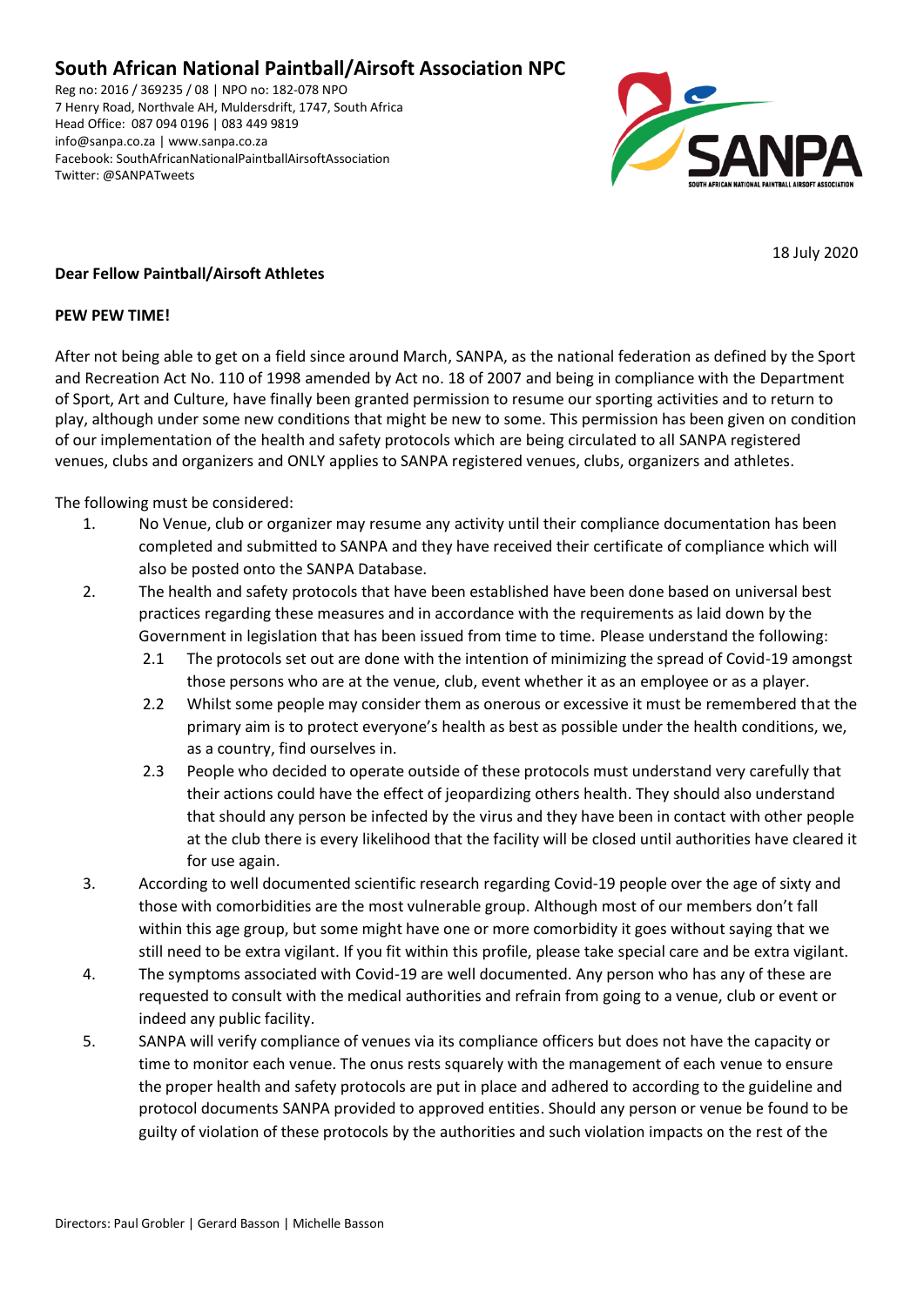# **South African National Paintball/Airsoft Association NPC**

Reg no: 2016 / 369235 / 08 | NPO no: 182-078 NPO 7 Henry Road, Northvale AH, Muldersdrift, 1747, South Africa Head Office: 087 094 0196 | 083 449 9819 info@sanpa.co.za | www.sanpa.co.za Facebook: SouthAfricanNationalPaintballAirsoftAssociation Twitter: @SANPATweets



members such person or venue, club or organizer will be in contravention of the SANPA code of conduct and subject to any action that may arise consequently thereof.

- 6. One of the key imperatives in monitoring the spread of the Covid-19 virus is the ability to identify all those who have is classified as a close contact with an infected person. That is the reason why a register must be kept identifying every person that is at the venue daily when operating. Should it ever be deemed necessary the authorities will have a legal right to access to that information. Failure by any venue to comply with this matter could have a negative impact on our sport.
- 7. In our everyday walk of life activities, we are encouraged to exercise 'social distancing' and this practice always needs to be adhered to at our venues. This will apply to on the field, pits and staging areas.
- 8. Access to the venues are limited to those facilities as identified for use and until permission is given no alcohol can be sold at any venue. Once you have completed your sessions please do not loiter at the venue in groups for whatever reason.

Like all of you I am excited that we can go out and exercise, train and compete in the sport we love. Make use of each opportunity when out at an approved venue to the best or your ability.

Please remember that the health and safety protocols put in place are there to protect not only your life, but the life and health of all those with whom you may come in contact, let us therefore act responsibly and remember for every action there is a consequence. Let our current circumstances not hold us back or bring us down but let us use it as a positive influence to improve.

"To win without risk is to triumph without glory!" - Pierre Corneille

Be safe and stay strong!

Paul Grobler - President South African National Paintball Airsoft Association (SANPA)